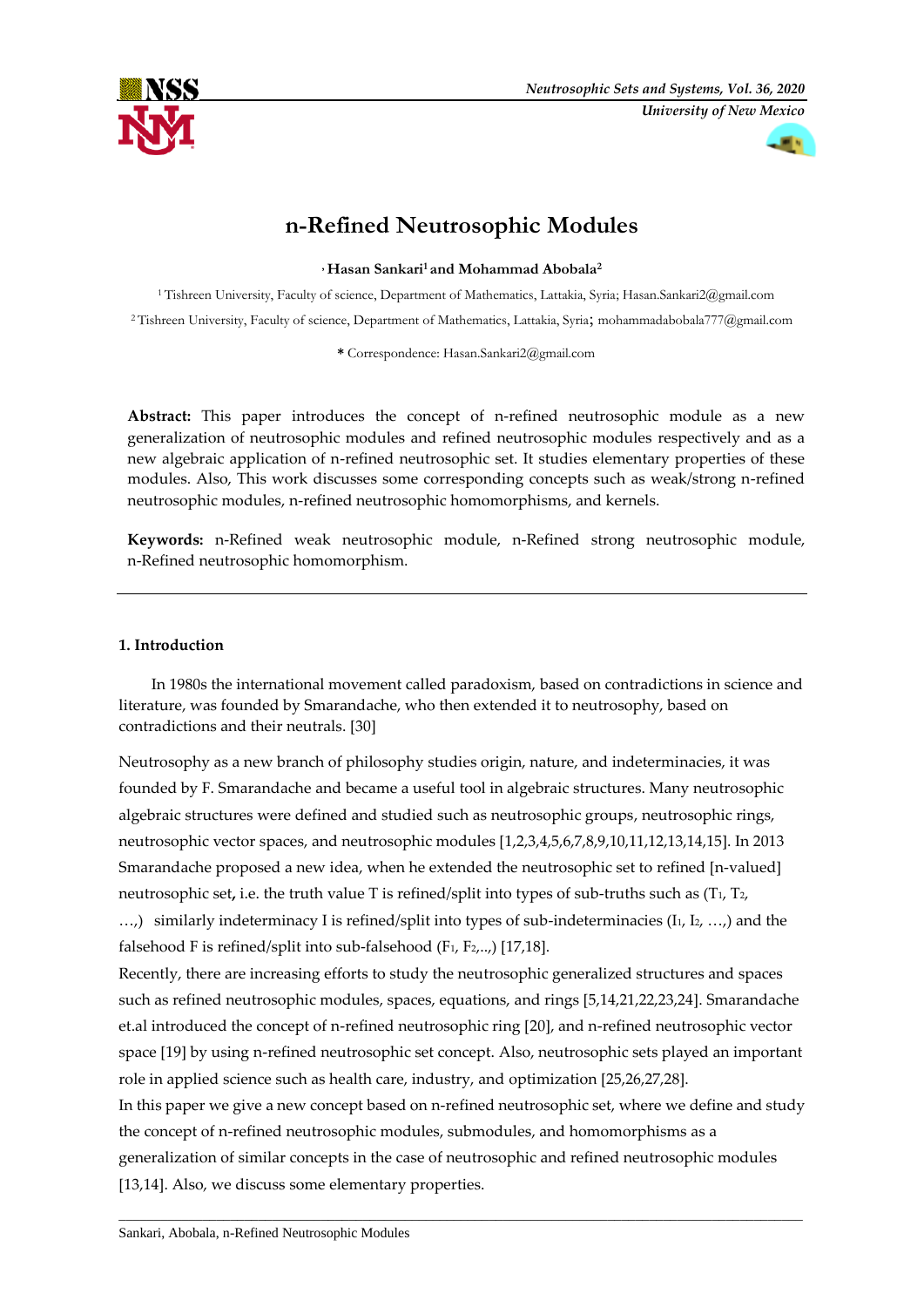For our purpose we use multiplication operation (defined in [20]) between indeterminacies

 $I_1, I_2, \ldots, I_n$  as follows:

 $I_m I_s = I_{\min(m,s)}.$ 

All rings considered through this paper are commutative.

#### **2. Preliminaries**

### **Definition 2.1: [20]**

Let  $(R, +, \times)$  be a ring and  $I_k$ ;  $1 \le k \le n$  be n indeterminacies. We define

 $R_n(I)=[a_0 + a_1 I + \cdots + a_n I_n : a_i \in R]$  to be n-refined neutrosophic ring.

#### **Definition 2.2: [20]**

(a) Let  $R_n(I)$  be an n-refined neutrosophic ring and  $P = \sum_{i=0}^n P_i I_i = \{a_0 + a_1 I + \dots + a_n I_n : a_i \in P_i\}$ 

where  $P_i$  is a subset of R, we define P to be an AH-subring if  $P_i$  is a subring of R for all .

AHS-subring is defined by the condition  $P_i = P_j$  for all  $i, j$ .

(b) P is an AH-ideal if  $P_i$  is an two sides ideal of R for all *i*, the AHS-ideal is defined by the condition

 $P_i = P_i$  for all *i*, *j*.

(c) The AH-ideal P is said to be null if  $P_i = R$  or  $P_i = \{0\}$  for all i.

### **Definition 2.3 :[10]**

Let (V, +, .) be a vector space over the field K then (V(I), +,.) is called a weak neutrosophic vector space over the field K , and it is called a strong neutrosophic vector space if it is a vector space over the neutrosophic field K(I).

### **Definition 2.4: [13]**

Let  $(M, +,.)$  be a module over the ring R then  $(M(1), +,.)$  is called a weak neutrosophic module over the ring R, and it is called a strong neutrosophic module if it is a module over the neutrosophic ring R(I).

Elements of M(I) have the form  $x + yI$ ;  $x, y \in M$ , i.e M(I) can be written as  $M(I) = M + MI$ .

### **Definition 2.5: [13]**

Let M(I) be a strong neutrosophic module over the neutrosophic ring R(I) and W(I) be a non empty set of M(I), then W(I) is called a strong neutrosophic submodule if W(I) itself is a strong neutrosophic module.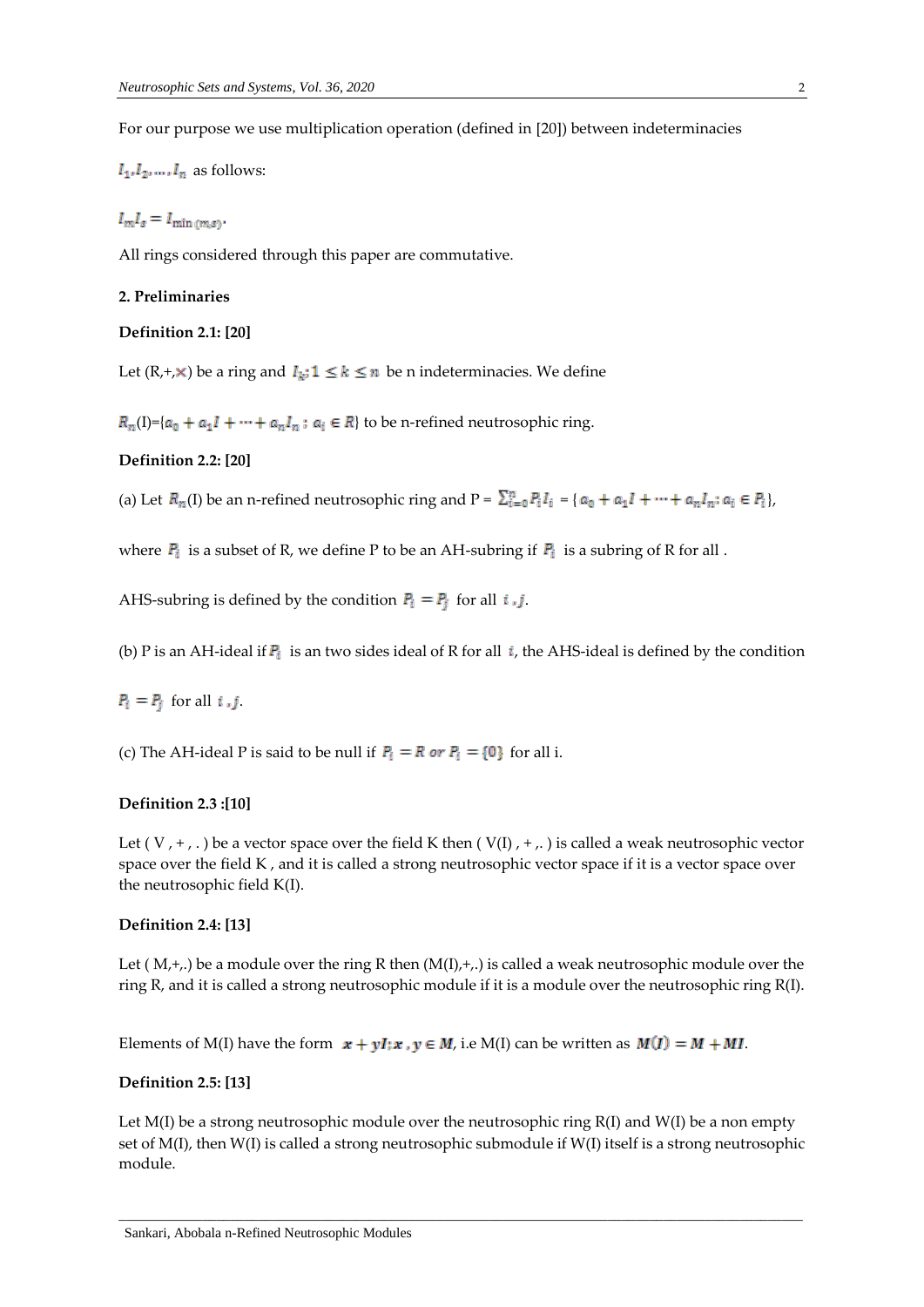### **Definition 2.6: [13]**

Let U(I) and W(I) be two strong neutrosophic submodules of M(I) and let  $f: U(I) \to W(I)$ , we say that f is a neutrosophic vector space homomorphism if

(a)  $f(I) = I$ .

(b)  $f$  is a module homomorphism.

### **3. Main concepts and results**

#### **Definition 3.1 :**

Let  $(M,+)$ , be a module over the ring R, we say that

 $M_n(I) = M + MI_1 + \cdots + MI_n = \{x_0 + x_1I_1 + \cdots + x_nI_n : x_i \in M\}$  is a weak n-refined neutrosophic

module over the ring R. Elements of  $M_n(I)$  are called n-refined neutrosophic vectors, elements of R are called scalars.

If we take scalars from the n-refined neutrosophic ring  $R_n(I)$ , we say that  $M_n(I)$  is a strong

n-refined neutrosophic module over the n-refined neutrosophic ring  $M_n(I)$ . Elements of  $M_n(I)$  are

called n-refined neutrosophic scalars.

#### **Remark 3.2:**

If we take n=1 we get the classical neutrosophic module.

Addition on  $M_n(I)$  is defined as:

 $\sum_{i=0}^{n} a_i I_i + \sum_{i=0}^{n} b_i I_i = \sum_{i=0}^{n} (a_i + b_i) I_i.$ 

Multiplication by a scalar  $m \in R$  is defined as:

 $m.\sum_{i=0}^{n} a_i I_i = \sum_{i=0}^{n} (m.a_i)I_i$ 

Multiplication by an n-refined neutrosophic scalar  $m = \sum_{i=0}^{n} m_i I_i \in R_n(I)$  is defined as:

 $\overline{a}$  , and the set of the set of the set of the set of the set of the set of the set of the set of the set of the set of the set of the set of the set of the set of the set of the set of the set of the set of the set

 $\sum_{i=0}^{n} m_i I_i \cdot \sum_{i=0}^{n} a_i I_i = \sum_{i=0}^{n} (m_i, a_i) I_i I_i$ 

Where  $a_i \in M$ ,  $m_i \in R$ ,  $I_i I_j = I_{\min(i,j)}$ 

**Theorem 3.3 :**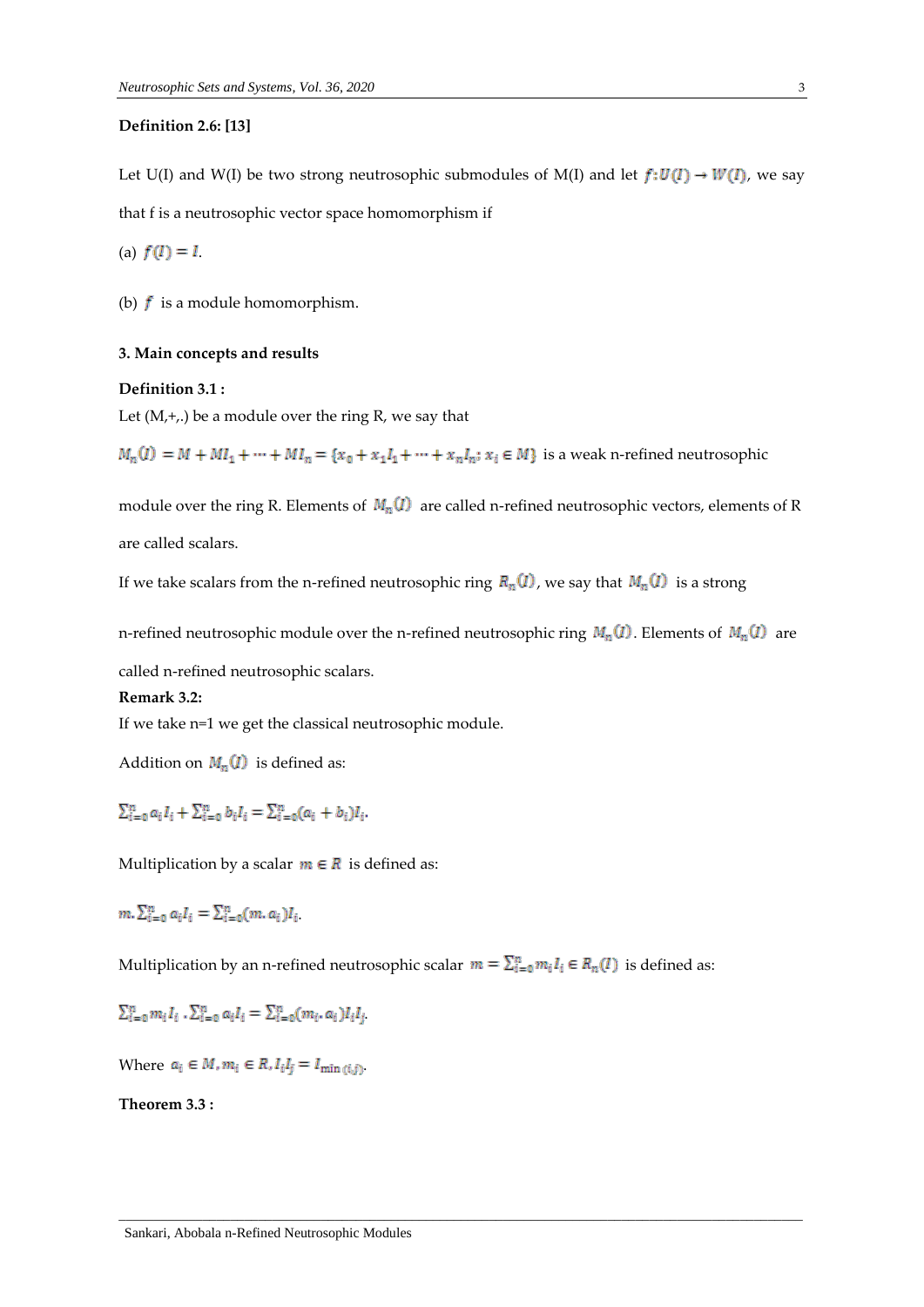Let (M,+,.) be a module over the ring R. Then a weak n-refined neutrosophic module  $M_n(I)$  is a module over the ring R. A strong n-refined neutrosophic module is a module over the n-refined neutrosophic ring  $R_n(I)$ .

Proof: It is similar to that of Theorem 5 in [9]. **Example 3.4:**

Let  $M = Z<sub>2</sub>$  be the finite module of integers modulo 2 over itself, we have:

(a) The corresponding weak 2-refined neutrosophic module over the ring  $Z_2$  is

 $M_n(I) = \{0, 1, I_1, I_2, I_1 + I_2, 1 + I_1 + I_2, 1 + I_1, 1 + I_2\}$ 

## **Definition 3.5:**

Let  $M_n(I)$  be a weak n-refined neutrosophic module over the ring R, a nonempty subset  $W_n(I)$  is

called a weak n-refined neutrosophic module of  $M_n(I)$  if  $W_n(I)$  is a submodule of  $M_n(I)$  itself.

#### **Definition 3.6:**

Let  $M_n(I)$  be a strong n-refined neutrosophic module over the n-refined neutrosophic ring  $R_n(I)$ , a

nonempty subset  $W_n(I)$  is called a strong n-refined neutrosophic submodule of  $M_n(I)$  if  $W_n(I)$  is a

submodule of  $M_n(I)$  itself.

### **Theorem 3.7:**

Let  $M_n(I)$  be a weak n-refined neutrosophic module over the ring R,  $W_n(I)$  be a nonempty subset

of  $M_n(I)$ . Then  $W_n(I)$  is a weak n-refined neutrosophic submodule if and only if:

 $x + y \in W_n(I), m, x \in W_n(I)$  for all  $x, y \in W_n(I), m \in R$ .

Proof:

It holds directly from the fact that is  $W_n(I)$  is a submodule of  $M_n(I)$ .

### **Theorem 3.8:**

Let  $M_n(I)$  be a strong n-refined neutrosophic module over the n-refined neutrosophic ring  $R_n(I)$ ,

 $W_n(I)$  be a nonempty subset of  $M_n(I)$ . Then  $W_n(I)$  is a strong n-refined neutrosophic submodule if and only if: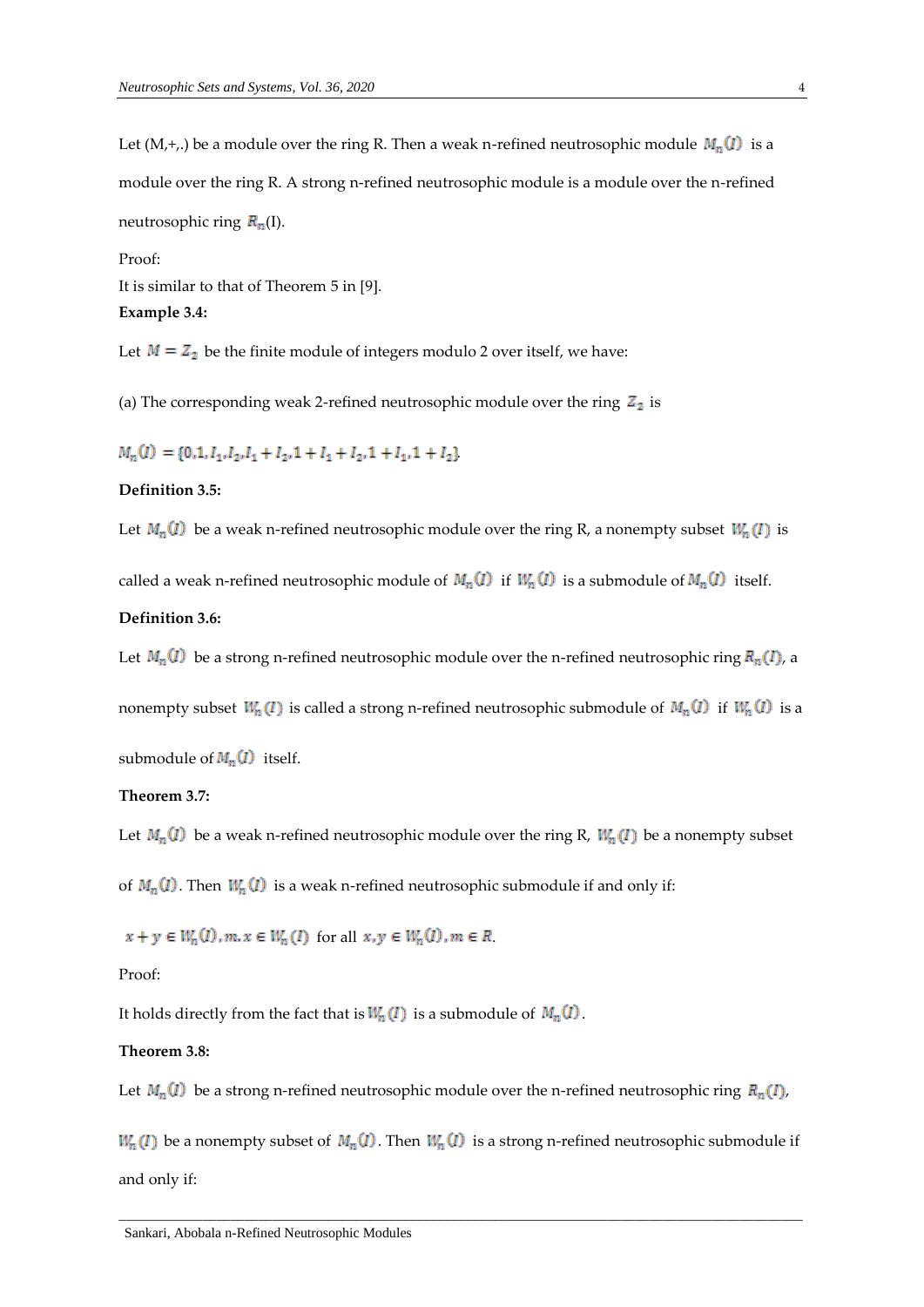$x + y \in W_n(I), m, x \in W_n(I)$  for all  $x, y \in W_n(I), m \in R_n(I)$ .

#### Proof:

It holds directly from the fact that is  $W_n(I)$  is a submodule of  $M_n(I)$  over the n-refined neutrosophic

# ring  $R_n(I)$ .

### **Example 3.9:**

 $M = R<sup>2</sup>$  is a module over the ring R,  $W = < (0,1) >$  is a submodule of M,

 $R_2^2(I) = \{(a,b) + (m,s)I_1 + (k,t)I_2; a, b, m, s, k, t \in R\}$  is the corresponding weak/strong 2-refined neutrosophic module.

 $W_2(I) = \{a_0 + a_1I_1 + a_2I_2\} = \{(0, x) + (0, y)I_1 + (0, z)I_2; x, y, z \in R\}$  is a weak 2-refined neutrosophic

submodule of the weak 2-refined neutrosophic module  $R_2^2(I)$  over the ring R.

$$
W_2(I) = \{a_0 + a_1I_1 + a_2I_2\} = \{(0, x) + (0, y)I_1 + (0, z)I_2; x, y, z \in R\}
$$
 is a strong 2-refined

neutrosophic submodule of the strong 2-refined neutrosophic module  $R_2^2(I)$  over the n-refined

neutrosophic ring  $R_2(I)$ .

#### **Definition 3.10:**

Let  $M_n(I)$  be a weak n-refined neutrosophic module over the ring R, x be an arbitrary element of

 $\overline{a}$  , and the set of the set of the set of the set of the set of the set of the set of the set of the set of the set of the set of the set of the set of the set of the set of the set of the set of the set of the set

 $M_n(I)$ , we say that x is a linear combination of  $\{x_1, x_2, ..., x_m\} \leq M_n(I)$  is

 $x = a_1x_1 + a_2x_2 + \cdots + a_mx_m$ ,  $a_i \in R, x_i \in M_n(I)$ .

### **Example 3.11:**

Consider the weak 2-refined neutrosophic module in Example 3.11,

 $x = (0,2) + (1,3)I_1 \in \mathbb{R}_2^2(I)$  we have

$$
x = 2(0,1) + 1, (1,0)I_1 + 3(0,1)I_1
$$

i.e x is a linear combination of the set  $\{(0,1), (1,0)I_1, (0,1)I_1\}$  over the ring R.

### **Definition 3.12:**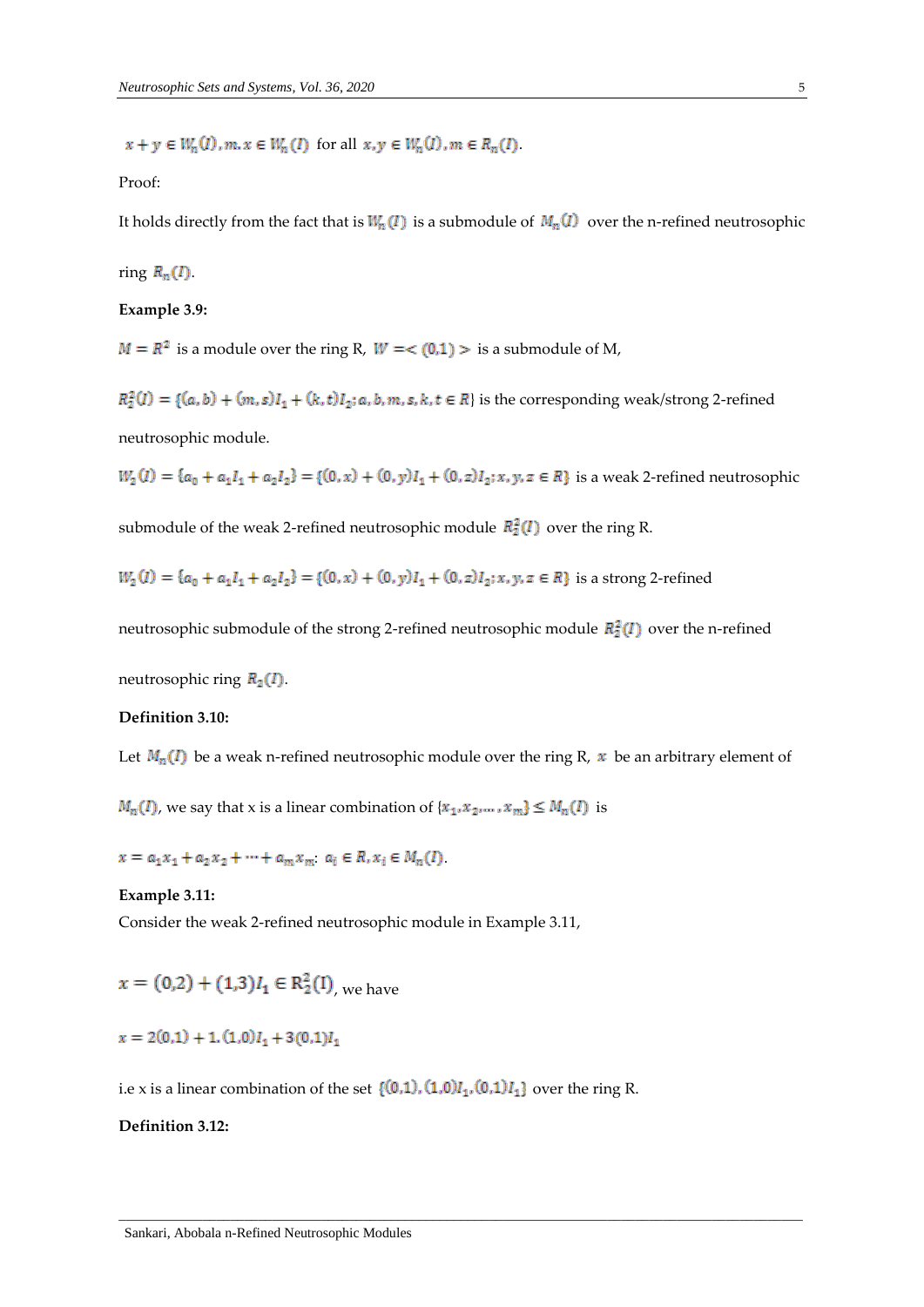Let  $M_n(I)$  be a strong n-refined neutrosophic module over the n-refined neutrosophic ring  $R_n(I)$ , x

be an arbitrary element of  $M_n(I)$ , we say that x is a linear combination of  $\{x_1, x_2, ..., x_m\} \leq M_n(I)$  is

 $x = a_1x_1 + a_2x_2 + \cdots + a_mx_m$ ,  $a_i \in R_n(I), x_i \in M_n(I)$ .

### **Example 3.12:**

Consider the strong 2-refined neutrosophic module

 $R_2^2(I) = \{(a, b) + (m, s)I_1 + (k, t)I_2; a, b, m, s, k, t \in R\}$  over the 2-refined neutrosophic ring  $R_2(I)$ ,

 $=(1 + I_1)(1,1)I_2 + I_2(2,1)I_1 = (1,1)I_1 + (1,1)I_2 + (2,1)I_1 = x$ , hence x is a linear  $x = (3,2)I_1 + (1,1)I_2$ 

combination of the set

### $\{(2,1)I_1,(1,1)I_2\}$

over the 2-refined neutrosophic ring  $R_2(I)$ .

#### **Definition 3.15:**

Let  $X = \{x_1, ..., x_m\}$  be a subset of a weak n-refined neutrosophic module  $M_n(I)$  over the ring R, X is

a weak linearly independent set if  $\sum_{i=0}^{m} a_i x_i = 0$  *implies*  $a_i = 0$ *;*  $a_i \in R$ .

### **Definition 3.16:**

Let  $X = \{x_1, ..., x_m\}$  be a subset of a strong n-refined neutrosophic module  $M_n(I)$  over the n-refined

neutrosophic ring  $R_n(I)$ , X is a weak linearly independent set if

 $\sum_{i=0}^{m} a_i x_i = 0$  implies  $a_i = 0$ ;  $a_i \in R_n(I)$ .

### **Definition 3.17:**

Let  $M_n(I)$ ,  $W_n(I)$  be two strong n-refined neutrosophic modules over the n-refined neutrosophic

ring  $R_n(I)$ , let  $f: M_n(I) \to U_n(I)$  be a well defined map. It is called a strong n-refined neutrosophic homomorphism if:

 $f(a,x+b,y)=a,f(x)+b,f(y)$  for all  $x,y\in M_n(I), a,b\in R_n(I)$ 

A weak n-refined neutrosophic homomorphism can be defined as the same.

### **Definition 3.18:**

Let  $f: M_n(I) \to U_n(I)$  be a weak/strong n-refined neutrosophic homomorphism, we define:

(a) 
$$
Ker(f) = \{x \in M_n(I) : f(x) = 0\}
$$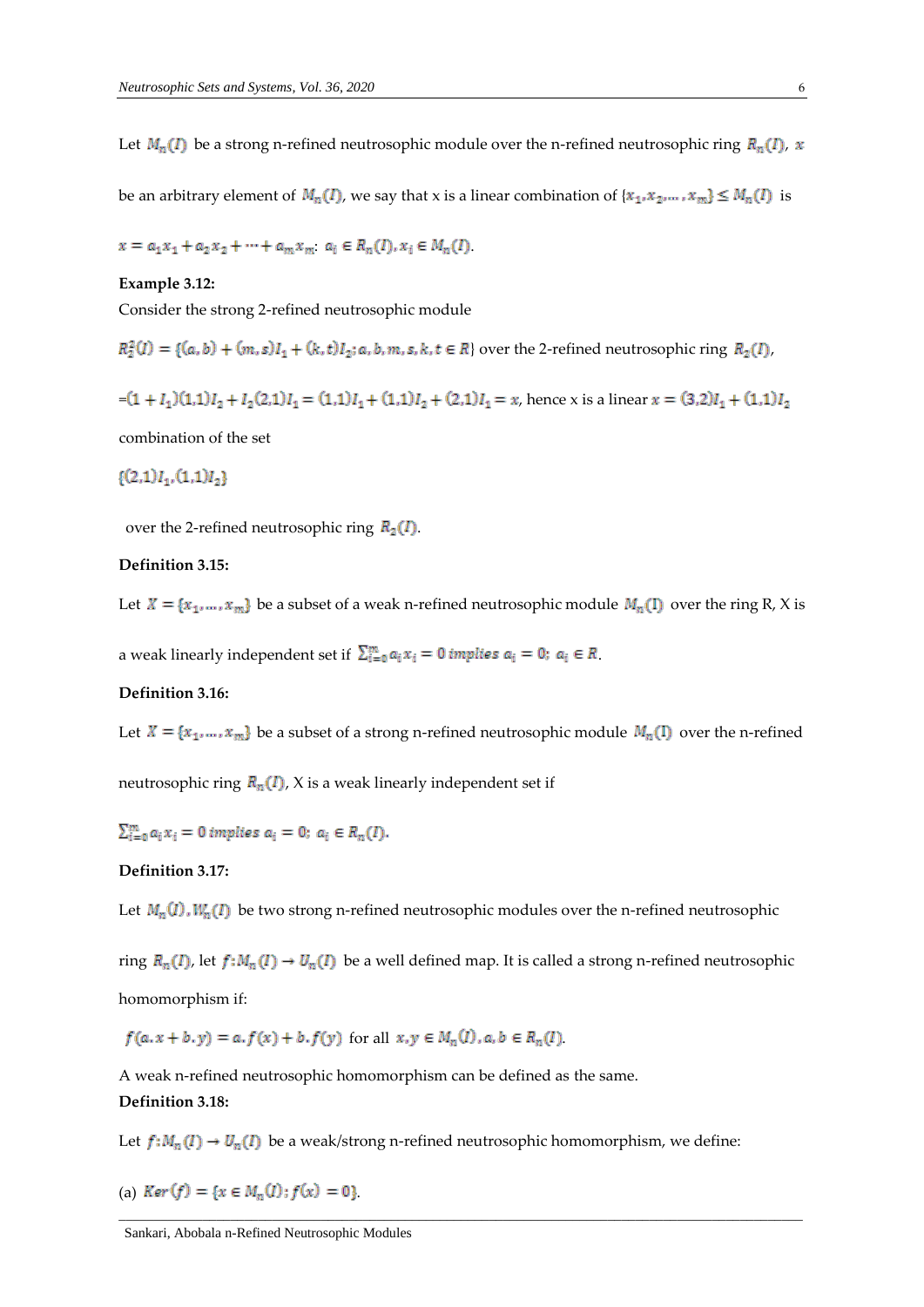(b)  $Im(f)=\{y\in U_n(I)\colon \exists x\in M_n(I) \: and \: y=f(x)\} .$ 

#### **Theorem 3.19:**

Let  $f: M_n(I) \to U_n(I)$  be a weak n-refined neutrosophic homomorphism. Then

(a)  $Ker(f)$  is a weak n-refined neutrosophic submodule of  $M_n(I)$ .

(b)  $Im(f)$  is a weak n-refined neutrosophic submodule of  $U_n(I)$ .

Proof:

(a)  $f$  is a module homomorphism since  $M_n(I)$ ,  $U_n(I)$  are modules, hence  $Ker(f)$  is a submodule of

the module  $M_n(I)$ , thus  $Ker(f)$  is a weak n-refined neutrosophic submodule of  $M_n(I)$ .

(b) Holds by similar argument.

# **Theorem 3.20:**

Let  $f: M_n(I) \to U_n(I)$  be a strong n-refined neutrosophic homomorphism. Then

(a)  $Ker(f)$  is a strong n-refined neutrosophic submodule of  $M_n(I)$ .

(b)  $Im(f)$  is a strong n-refined neutrosophic submodule of  $U_n(I)$ .

### Proof:

(a)  $f$  is a module homomorphism since  $M_n(I)$ ,  $U_n(I)$  are modules over the n-refined neutrosophic

ring  $R_n(I)$ , hence  $Ker(f)$  is a submodule of the module  $M_n(I)$ , thus  $Ker(f)$  is a strong n-refined

 $\overline{a}$  , and the set of the set of the set of the set of the set of the set of the set of the set of the set of the set of the set of the set of the set of the set of the set of the set of the set of the set of the set

neutrosophic submodule of  $M_n(I)$ .

(b) Holds by similar argument.

### **Theorem 3.21:**

Let  $f: M_n(I) \to U_n(I)$  be a strong n-refined neutrosophic homomorphism. Then

(a)  $Ker(f)$  is a strong n-refined neutrosophic submodule of  $M_n(I)$ .

(b)  $Im(f)$  is a strong n-refined neutrosophic submodule of  $U_n(I)$ .

Proof: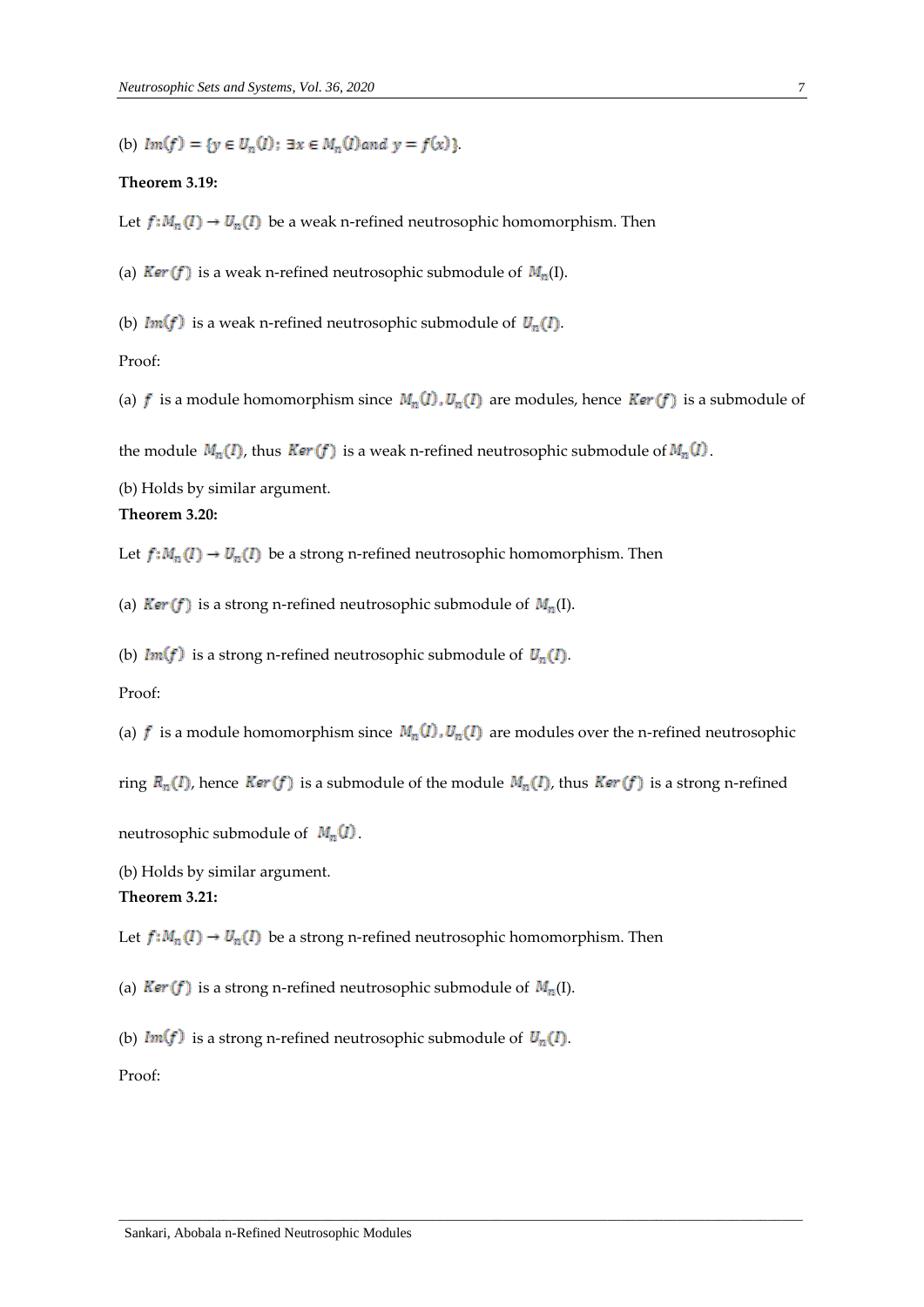(a)  $f$  is a module homomorphism since  $M_n(I)$ ,  $U_n(I)$  are modules over the n-refined neutrosophic

ring  $R_n(I)$ , hence  $Ker(f)$  is a submodule of the module  $M_n(I)$ , thus  $Ker(f)$  is a strong n-refined

neutrosophic submodule of  $M_n(I)$ .

(b) Holds by similar argument.

#### **Example 3.22:**

Let  $R_2^2(I) = \{x_0 + x_1I_1 + x_2I_2; x_0, x_1, x_2 \in R^2\}$ ,  $R_2^2(I) = \{y_0 + y_1I_1 + y_2I_2; y_0, y_1, y_2 \in R^2\}$  be two weak

2-refined neutrosophic modules over the ring of real numbers R. Consider  $f: R_2^2(I) \to R_2^2(I)$ , where

$$
f[(a, b) + (m, n)I_1 + (k, s)I_2] = (a, 0, 0) + (m, 0, 0)I_1 + (k, 0, 0)I_2
$$
, *f* is a weak 2-refined neutrosophic

homomorphism over the ring R.

 $Ker(f) = \{(0, b) + (0, n)I<sub>1</sub> + (0, s)I<sub>2</sub>; b, n, s \in R\}$ 

 $Im(f) = \{(a, 0, 0) + (m, 0, 0)I_1 + (k, 0, 0)I_2; a, m, k \in R\}$ 

### **Example 3.23:**

Let  $W_2(I) = \langle 0.0, 1 \rangle I_1 \rangle = \{q, (0.0, a)I_1; a \in R, q \in R_2(I)\}\rangle$ 

 $U_2(I) = \{ (0,1,0)I_1 \} = \{ q,(0,a,0)I_1; a \in R; q \in R_2(I) \}$  be two strong 2-refined neutrosophic modules

of the strong 2-refined neutrosophic module  $R_2^2(I)$  over 2-refined neutrosophic ring  $R_2(I)$ . Define

$$
f:W_2(I) \to U_2(I); f[q(0,0,a)I_1] = q(0,a,0)I_1; q \in R_2(I)
$$

 $\mathbf f$  is a strong 2-refined neutrosophic homomorphism:

Let 
$$
A = q_1(0, 0, a)I_1
$$
,  $B = q_2(0, 0, b)I_1 \in W_2(I)$ ;  $q_1, q_2 \in R_2(I)$ , we have

$$
A + B = (q_1 + q_2)(0, 0, a + b)I_1, f(A + B) = (q_1 + q_2), (0, a + b, 0)I_1 = f(A) + f(B).
$$

Let  $m = c + dI_1 + eI_2 \in R_2(I)$  be a 2-refined neutrosophic scalar, we have

$$
m.A = c. q1(0,0,a) I1 + d. q1(0,0,a) I1 I1 + e. q1(0,0,a) I2 I1 = q1(0,0,c.a+d.a+e.a) I1
$$

 $f(m, A) = q_1(0, c, a + d, a + e, a, 0)I_1 = m$ ,  $f(A)$ , hence f is a strong 2-refined neutrosophic homomorphism.

 $\overline{a}$  , and the set of the set of the set of the set of the set of the set of the set of the set of the set of the set of the set of the set of the set of the set of the set of the set of the set of the set of the set

 $Ker(f) = (0,0,0) + (0,0,0)I_1 + (0,0,0)I_2$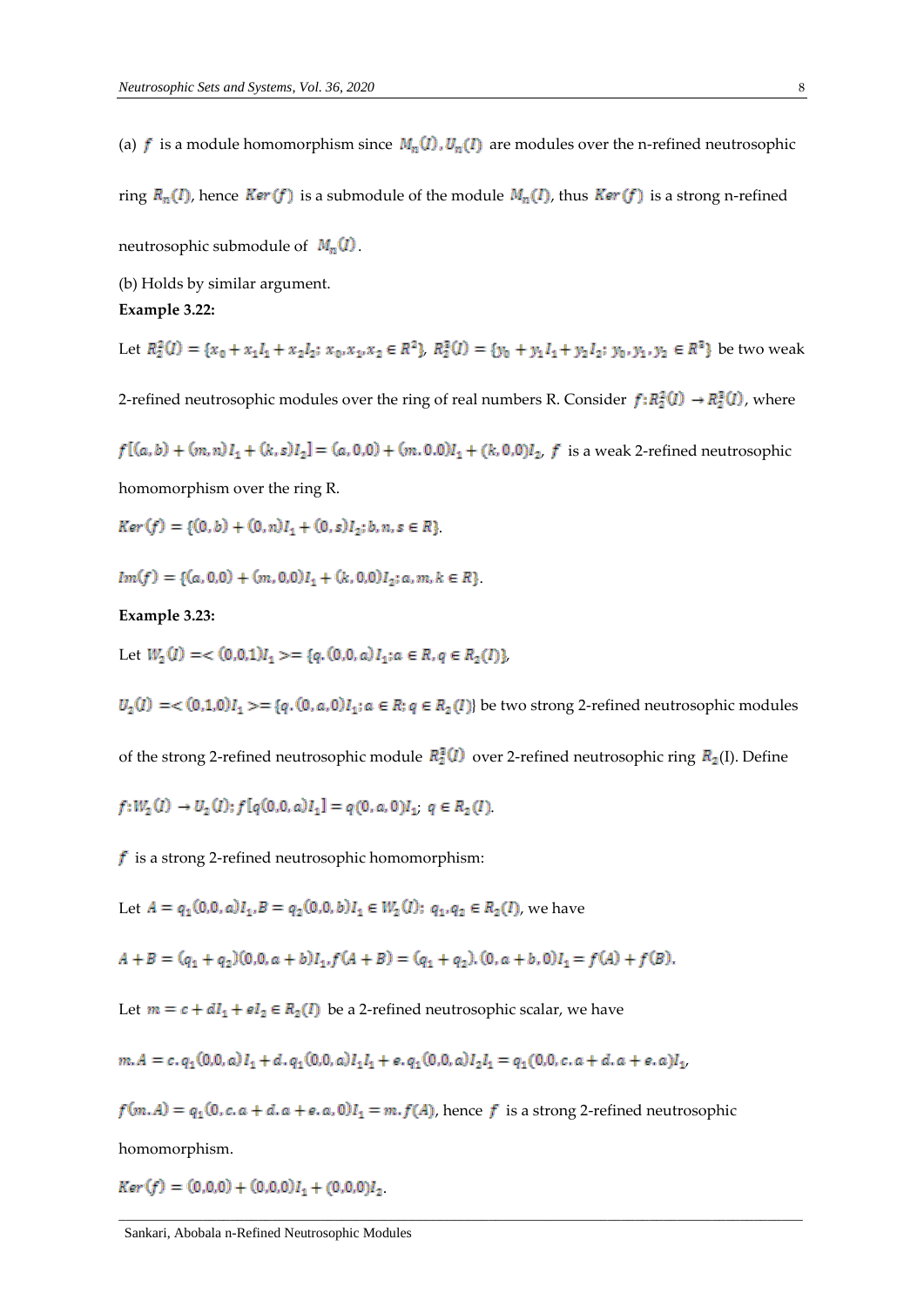### $Im(f) = U_2(I)$

### **5. Conclusion**

In this paper, we continuo the efforts about defining and studying n-refined neutrosophic algebraic structures, where we have introduced the concept of weak/strong n-refined neutrosophic module. Also, some related concepts such as weak/strong n-refined neutrosophic submodule, n-refined neutrosophic homomorphism have been presented and studied.

#### **Future research**

Authors hope that some corresponding notions will be studied in future such as weak/strong n-refined neutrosophic basis of n-refined neutrosophic modules, and AH-submodules.

**Funding:**: This research received no external funding

**Conflicts of Interest:** The authors declare no conflict of interest

#### **References**

[1].Abobala, M., "On Some Special Substructures of Neutrosophic Rings and Their Properties", International Journal of Neutrosophic Science", Vol 4 , pp72-81, 2020.

[2].Abobala, M., "On Some Special Substructures of Refined Neutrosophic Rings", International Journal of Neutrosophic Science, Vol 5, pp59-66, 2020.

[3]. Abobala, M,. "Classical Homomorphisms Between Refined Neutrosophic Rings and Neutrosophic Rings", International Journal of Neutrosophic Science, Vol 5, pp72-75, 2020.

[4]. Abobala, M., "AH-Subspaces in Neutrosophic Vector Spaces", International Journal of Neutrosophic

Science, Vol. 6 , pp. 80-86, 2020.

**[5].** Abobala, M., "A Study of AH-Substructures in n-Refined Neutrosophic Vector Spaces", International Journal of Neutrosophic Science", Vol. 9, pp.74-85, 2020.

[6]. Alhamido, R., and Gharibah, T., "Neutrosophic Crisp Tri-Topological Spaces", Journal of New Theory, Vol. 23 , pp.13-21, 2018.

[7]**.** Alhamido, R., and Abobala, M., "AH-Substructures in Neutrosophic Modules", International Journal of Neutrosophic Science, Vol. 7, pp. 79-86 , 2020.

[8] Agboola, A.A.A., "On Refined Neutrosophic Algebraic Structures", Neutrosophic Sets and Systems,Vol.10,

pp. 99-101, 2015.

[9].Adeleke, E.O., Agboola, A.A.A., and Smarandache, F., "Refined Neutrosophic Rings I", International Journal

- of Neutrosophic Science, Vol. 2 , pp 77-81, 2020.
- [10].Agboola, A.A.A,.and Akinleye, S.A,. "Neutrosophic Vector Spaces", Neutrosophic Sets and Systems, Vol 4 , pp 9-17, 2014.
- [11].Agboola, A.A.A,. Akwu, A.D,. and Oyebo, Y.T,. "Neutrosophic Groups and Subgroups", International .J .Math. Combin, Vol 3, pp 1-9, 2012.

 $\Box$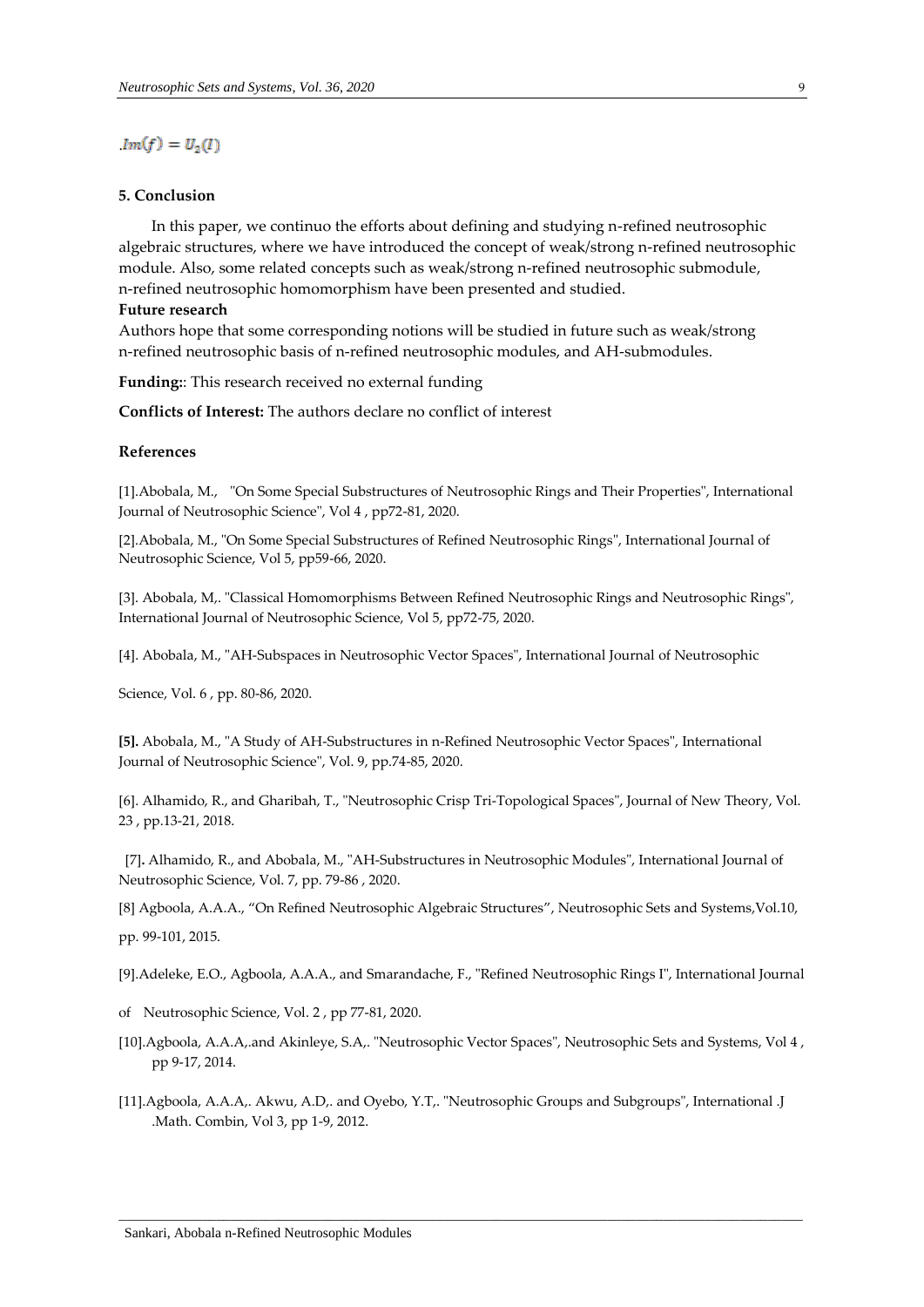[12].Agboola, A.A.A., Akinola, A.D., and Oyebola, O.Y.," NeutrosophicRings I ", International J.Math. combin, Vol. 4, pp. 1-14, 2011.

[13] Hatip, A., and Olgun, N., " On Refined Neutrosophic R-Module", International Journal of Neutrosophic

Science, Vol. 7, pp.87-96, 2020.

[14] Hatip, A., and Abobala, M., "AH-Substructures In Strong Refined Neutrosophic Modules", International Journal of Neutrosophic Science, Vol. 9, pp. 110-116 , 2020.

[15].Kandasamy, V.W.B,.and Smarandache, F., "Some Neutrosophic Algebraic Structures and Neutrosophic

N-Algebraic Structures", Hexis, Phonex, Arizona 2006.

[16].Olgun, N,. and Khatib, A,. "Neutrosophic Modules", Journal of Biostatistic and Biometric Application", Vol

3, 2018.

[17].Smarandache, F., "Symbolic Neutrosophic Theory", EuropaNova asbl, Bruxelles, 2015.

[18].Smarandache, F., *n-Valued Refined Neutrosophic Logic and Its Applications in Physics*, Progress in Physics,

143-146, Vol. 4, 2013.

[19] Smarandache F., and Abobala, M., " n-Refined Neutrosophic Vector Spaces", International Journal of Neutrosophic Science, Vol. 7, pp. 47-54, 2020.

[20] Smarandache, F., and Abobala, M., "n-Refined neutrosophic Rings", International Journal of Neutrosophic Science, Vol. 5, pp. 83-90, 2020.

[21]. S. A. Edalatpanah., " Systems of Neutrosophic Linear Equations", Neutrosophic Sets and Systems, Vol. 33, pp. 92-104, 2020.

[22]. Suresh, R., and S. Palaniammal, "Neutrosophic Weakly Generalized open and Closed Sets", Neutrosophic Sets and Systems, Vol. 33, pp. 67-77, 2020.

[23]. Shawkat Alkhazaleh., " Plithogenic Soft Set" Neutrosophic Sets and Systems, Vol. 33, pp. 257-275, 2020.

[24]. T.Chalapathi and L. Madhavi,. "Neutrosophic Boolean Rings", Neutrosophic Sets and Systems, Vol. 33, pp. 57-66, 2020.

[25].Abdel-Basst, Mohamed, Rehab Mohamed, and Mohamed Elhoseny. "<? covid19?> A model for the ef fective COVID-19 identification in uncertainty environment using primary symptoms and CT scans." Hea lth Informatics Journal (2020): 1460458220952918.

[26].Abdel-Basset, M., Gamal, A., Son, L. H., & Smarandache, F. (2020). A Bipolar Neutrosophic Multi Cr iteria Decision Making Framework for Professional Selection. Applied Sciences, 10(4), 1202.

[27].Abdel-Basset, M., Mohamed, R., Zaied, A. E. N. H., Gamal, A., & Smarandache, F. (2020). Solving th e supply chain problem using the best-worst method based on a novel Plithogenic model. In Optimizatio n Theory Based on Neutrosophic and Plithogenic Sets (pp. 1-19). Academic Press.

[28].Abdel-Basset, Mohamed, et al. "An integrated plithogenic MCDM approach for financial performance evaluation of manufacturing industries." Risk Management (2020): 1-27.

[29].Abdel-Basst, M., Mohamed, R., & Elhoseny, M. (2020). A novel framework to evaluate innovation va lue proposition for smart product-service systems. Environmental Technology & Innovation, 101036.

 $\Box$ [30] Charles Le, Preamble to Neutrosophy and Neutrosophic Logic, Multiple-Valued Logic / An Internati